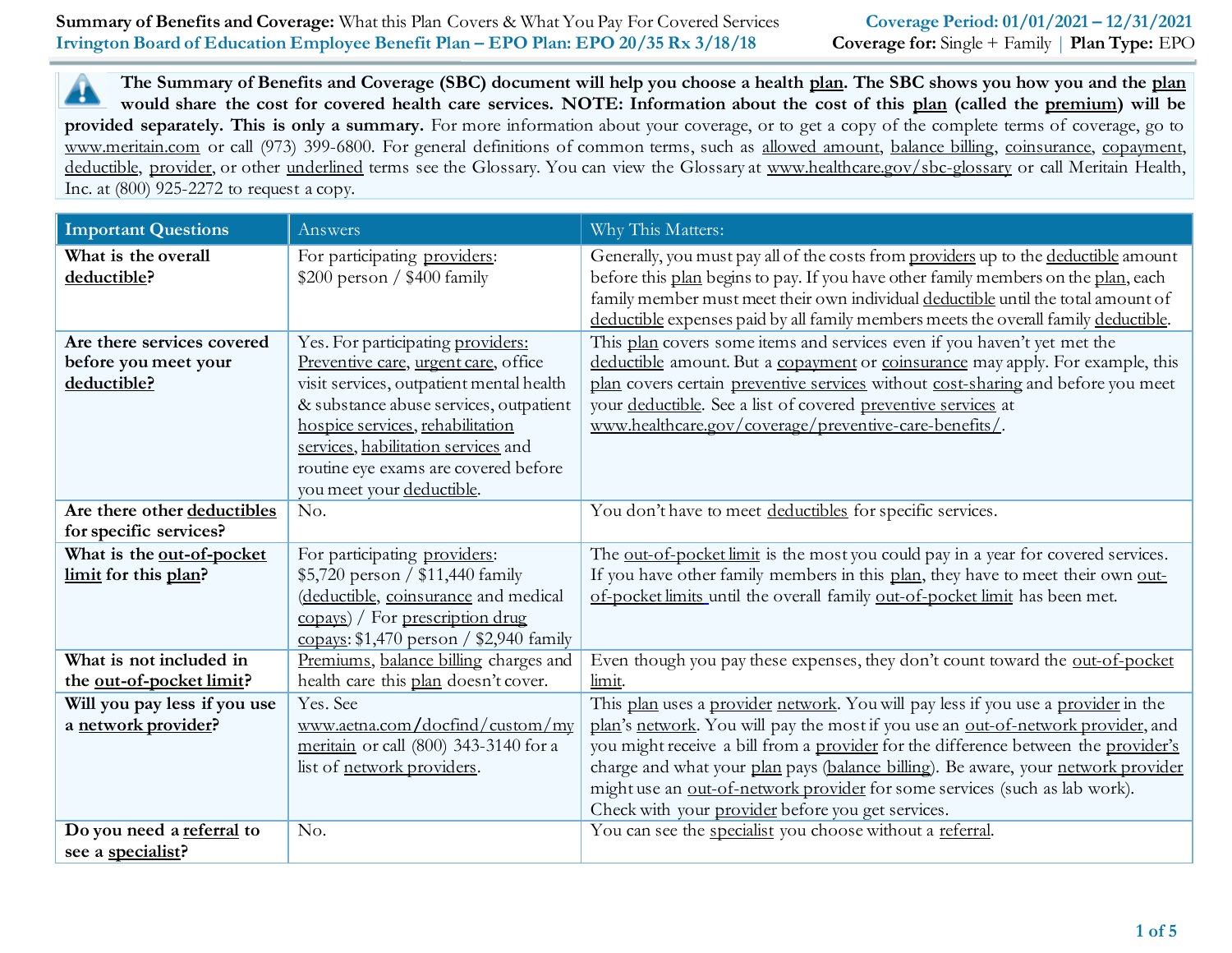

|                                                            |                                                     | What You Will Pay                                                               |                                                          |                                                                                                                                                                      |
|------------------------------------------------------------|-----------------------------------------------------|---------------------------------------------------------------------------------|----------------------------------------------------------|----------------------------------------------------------------------------------------------------------------------------------------------------------------------|
| Common<br>Medical Event                                    | <b>Services You May Need</b>                        | <b>Participating Provider</b><br>(You will pay the least)                       | Non-Participating<br>Provider<br>(You will pay the most) | Limitations, Exceptions, & Other<br><b>Important Information</b>                                                                                                     |
| If you visit a health<br>care provider's office            | Primary care visit to treat an<br>injury or illness | \$20 copay/visit                                                                | Not Covered                                              | Copay applies per visit regardless of<br>what services are rendered. Includes                                                                                        |
| or clinic                                                  | Specialist visit                                    | \$35 copay/visit                                                                | Not Covered                                              | telemedicine other than Teladoc. There<br>is no charge and the deductible does not<br>apply if you receive consultation<br>services through Teladoc.                 |
|                                                            | <u>Preventive care/screening/</u><br>immunization   | No Charge                                                                       | Not Covered                                              | You may have to pay for services that<br>aren't preventive. Ask your provider if<br>the services you need are preventive.<br>Then check what your plan will pay for. |
| If you have a test                                         | Diagnostic test (x-ray, blood<br>work)              | 20% coinsurance                                                                 | Not Covered                                              |                                                                                                                                                                      |
|                                                            | Imaging (CT/PET scans,<br>MRIs)                     | 20% coinsurance                                                                 | Not Covered                                              | Preauthorization recommended for<br>PET scans and non-orthopedic<br>CT/MRI's.                                                                                        |
| If you need drugs to<br>treat your illness or<br>condition | Generic drugs                                       | \$3 copay (30-day retail)/<br>\$5 copay (90-day retail &<br>mail order)         | Not Covered                                              | Deductible does not apply. Covers up to<br>a 90-day supply (retail prescription); 90-<br>day supply (mail order prescription); 30-                                   |
| More information<br>about prescription<br>drug coverage is | Preferred brand drugs                               | \$18 copay (30-day retail)/<br>\$36 copay (90-day retail &<br>mail order)       | Not Covered                                              | day supply (specialty drugs). The copay<br>applies per prescription. There is no<br>charge for preventive drugs. Dispense                                            |
| available at<br>www.caremark.com                           | Non-preferred brand drugs                           | \$18 copay (30-day retail)/<br>\$36 copay (90-day retail &<br>mail order)       | Not Covered                                              | as Written (DAW) provision applies.<br>Specialty drugs must be obtained<br>directly from the specialty pharmacy.                                                     |
|                                                            | Specialty drugs                                     | \$3 copay (generic) /<br>\$18 copay (preferred) /<br>\$18 copay (non-preferred) | Not Covered                                              | Certain specialty drugs are eligible for<br>copay assistance programs through CVS<br>True Accumulation Program.                                                      |
| If you have                                                | Facility fee (e.g., ambulatory                      | 20% coinsurance                                                                 | Not Covered                                              | Preauthorization recommended for                                                                                                                                     |
| outpatient surgery                                         | surgery center)<br>Physician/surgeon fees           | 20% coinsurance                                                                 | Not Covered                                              | certain surgeries. See your plan<br>document for a detailed listing.                                                                                                 |
| If you need                                                | Emergency room care                                 | Deductible, then \$100                                                          | Deductible, then \$100                                   | Non-participating providers paid at the                                                                                                                              |
| immediate medical<br>attention                             |                                                     | copay/visit (emergency<br>services)/ Not Covered                                | copay/visit (emergency<br>services)/ Not Covered         | participating provider level of benefits<br>for emergency services. Copay is waived                                                                                  |
|                                                            |                                                     | (non-emergency services)                                                        | (non-emergency services)                                 | if admitted to the hospital.                                                                                                                                         |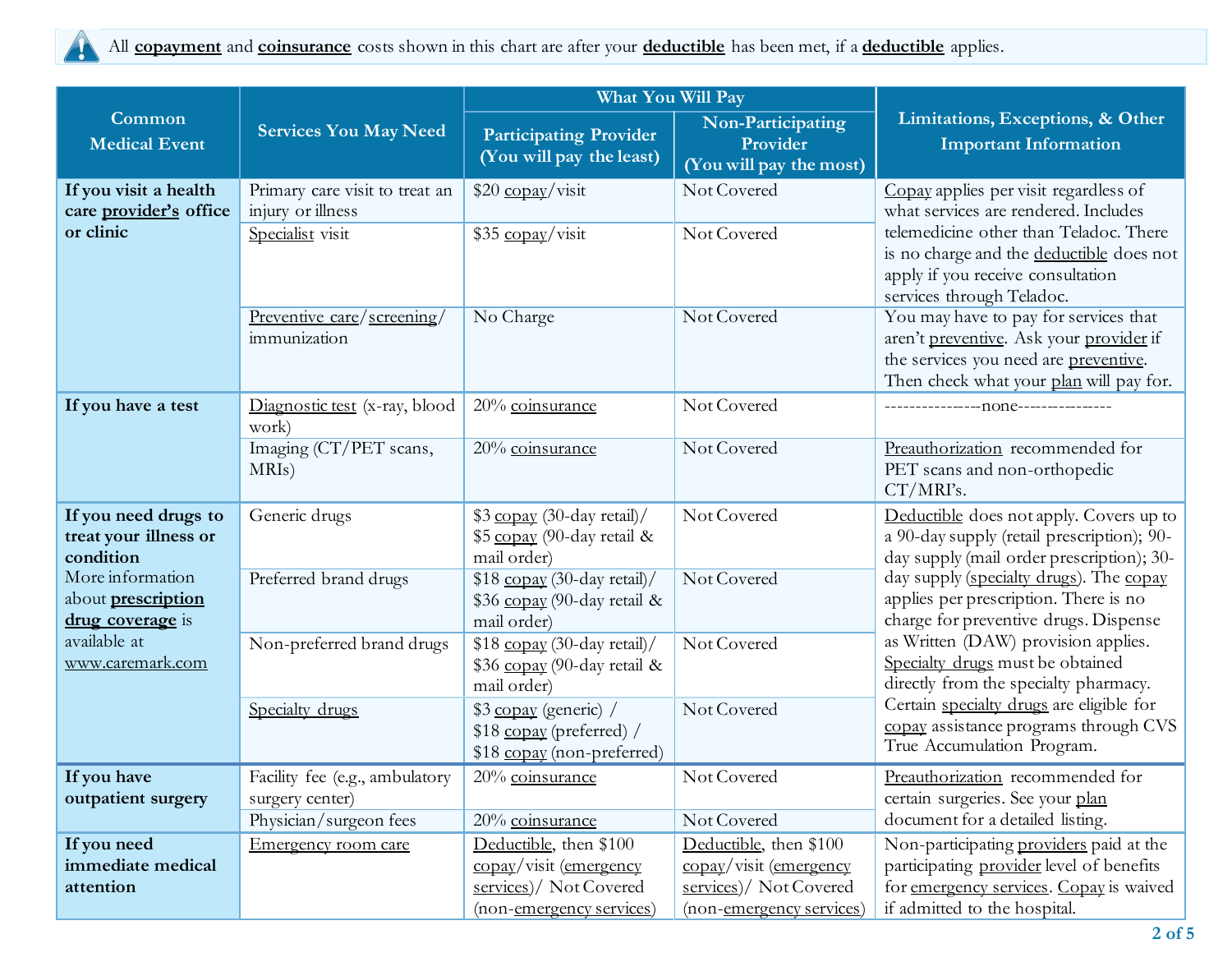|                                                                  |                                          | <b>What You Will Pay</b>                                                   |                                                          |                                                                                                                                                                                                                                                           |
|------------------------------------------------------------------|------------------------------------------|----------------------------------------------------------------------------|----------------------------------------------------------|-----------------------------------------------------------------------------------------------------------------------------------------------------------------------------------------------------------------------------------------------------------|
| <b>Common</b><br><b>Medical Event</b>                            | <b>Services You May Need</b>             | <b>Participating Provider</b><br>(You will pay the least)                  | Non-Participating<br>Provider<br>(You will pay the most) | Limitations, Exceptions, & Other<br><b>Important Information</b>                                                                                                                                                                                          |
|                                                                  | Emergency medical                        | No charge after deductible                                                 | No charge after deductible                               | Non-participating providers paid at the                                                                                                                                                                                                                   |
|                                                                  | transportation                           |                                                                            |                                                          | participating provider level of benefits.                                                                                                                                                                                                                 |
|                                                                  | Urgent care                              | \$35 copay/visit                                                           | Not Covered                                              | Copay applies per visit regardless of<br>what services are rendered.                                                                                                                                                                                      |
| If you have a<br>hospital stay                                   | Facility fee (e.g., hospital<br>room)    | 20% coinsurance                                                            | Not Covered                                              | Preauthorization recommended.                                                                                                                                                                                                                             |
|                                                                  | Physician/surgeon fees                   | 20% coinsurance                                                            | Not Covered                                              |                                                                                                                                                                                                                                                           |
| If you need mental<br>health, behavioral<br>health, or substance | Outpatient services                      | \$20 copay / visit (office<br>visit) / No Charge (all<br>other outpatient) | Not Covered                                              | Includes telemedicine other than<br>Teladoc.                                                                                                                                                                                                              |
| abuse services                                                   | Inpatient services                       | 20% coinsurance                                                            | Not Covered                                              | Preauthorization recommended.                                                                                                                                                                                                                             |
| If you are pregnant                                              | Office visits                            | $$20 \frac{\text{copay}}{\text{visit}}$                                    | Not Covered                                              | Preauthorization recommended for<br>inpatient hospital stays in excess of 48 hrs                                                                                                                                                                          |
|                                                                  | Childbirth/delivery                      | 20% coinsurance                                                            | Not Covered                                              | (vaginal delivery) or 96 hrs (c-section).                                                                                                                                                                                                                 |
|                                                                  | professional services                    |                                                                            |                                                          | Cost sharing does not apply to preventive                                                                                                                                                                                                                 |
|                                                                  | Childbirth/delivery facility<br>services | 20% coinsurance                                                            | Not Covered                                              | services from a participating provider.<br>Maternity care may include tests and<br>services described elsewhere in the SBC<br>(i.e. ultrasound). Baby does not count<br>toward the mother's expense; therefore<br>the family deductible amount may apply. |
| If you need help<br>recovering or have                           | Home health care                         | 20% coinsurance                                                            | Not Covered                                              | Limited to 3 visits per day.<br>Preauthorization recommended.                                                                                                                                                                                             |
| other special health<br>needs                                    | Rehabilitation services                  | \$20 copay/visit                                                           | Not Covered                                              | Includes physical, speech &<br>occupational therapy.                                                                                                                                                                                                      |
|                                                                  | Habilitation services                    | No Charge                                                                  | Not Covered                                              |                                                                                                                                                                                                                                                           |
|                                                                  | Skilled nursing care                     | 20% coinsurance                                                            | Not Covered                                              | Limited to 120 days per year.<br>Preauthorization recommended.                                                                                                                                                                                            |
|                                                                  | Durable medical equipment                | 20% coinsurance                                                            | Not Covered                                              | Preauthorization recommended for<br>electric/motorized scooters or wheelchairs<br>and pneumatic compression devices.                                                                                                                                      |
|                                                                  | Hospice services                         | Inpatient: 20% coinsurance<br>Outpatient: \$35 copay/visit                 | Not Covered                                              | Bereavement counseling is covered if<br>received within 6 months of death.                                                                                                                                                                                |
| If your child needs                                              | Children's eye exam                      | \$30 copay/visit                                                           | Not Covered                                              | Limited to 1 exam every 24 months.                                                                                                                                                                                                                        |
| dental or eye care                                               | Children's glasses                       | Not Covered                                                                | Not Covered                                              | Not Covered                                                                                                                                                                                                                                               |
|                                                                  | Children's dental check-up               | Not Covered                                                                | Not Covered                                              | Not Covered                                                                                                                                                                                                                                               |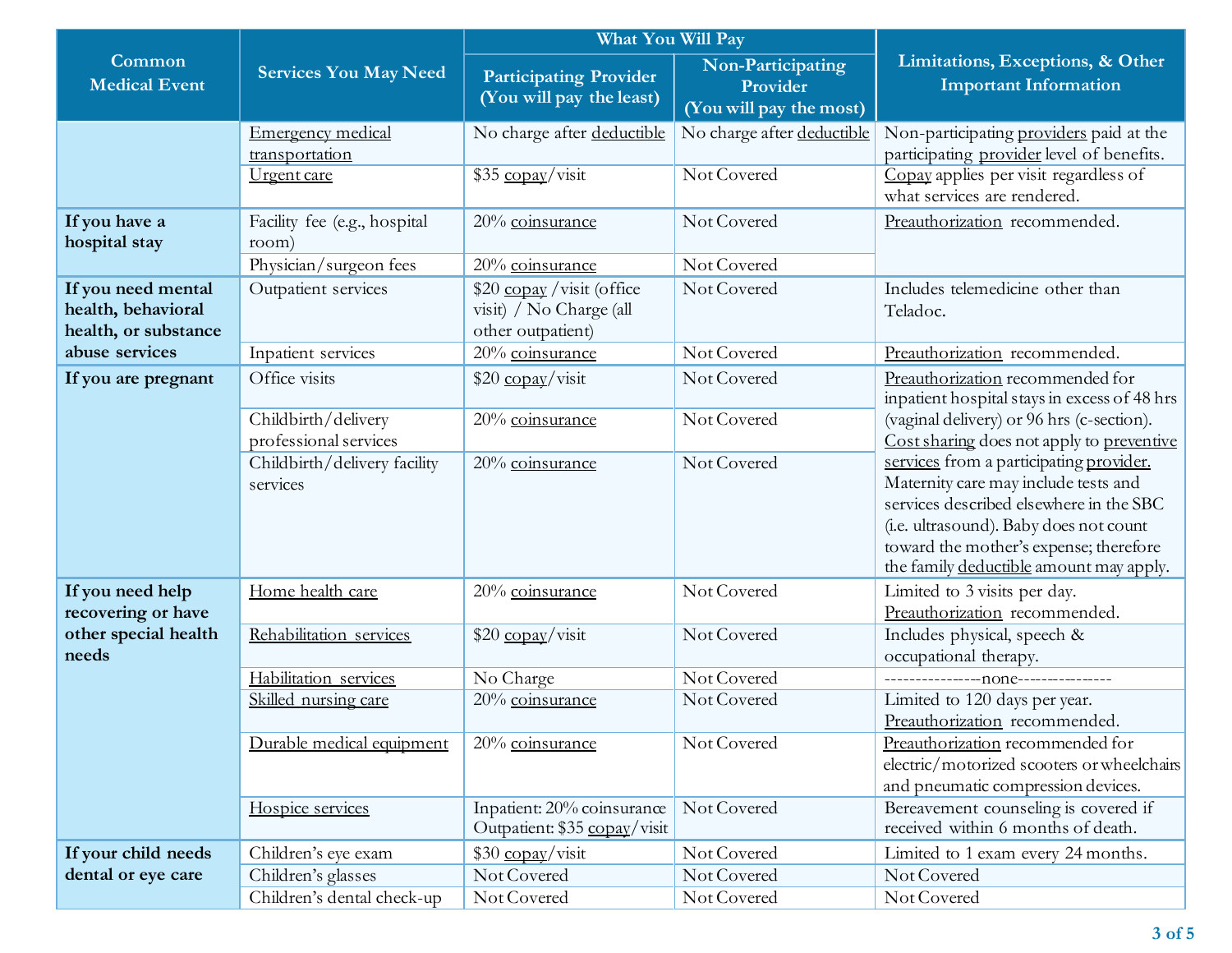### **Excluded Services & Other Covered Services:**

| Services Your Plan Generally Does NOT Cover (Check your policy or plan document for more information and a list of any other excluded |  |                                                                                          |  |                                                              |
|---------------------------------------------------------------------------------------------------------------------------------------|--|------------------------------------------------------------------------------------------|--|--------------------------------------------------------------|
| services.)                                                                                                                            |  |                                                                                          |  |                                                              |
| <b>Cosmetic surgery</b>                                                                                                               |  | Glasses (Adult & Child)                                                                  |  | Private-duty nursing (except for home                        |
| Dental care (Adult & Child)                                                                                                           |  | Long-term care                                                                           |  | health care & hospice)                                       |
| Emergency room services for non-                                                                                                      |  | Non-emergency care when traveling                                                        |  | Routine foot care (except for metabolic or                   |
| emergency services                                                                                                                    |  | outside the U.S.                                                                         |  | peripheral vascular disease)                                 |
| Other Covered Services (Limitations may apply to these services. This isn't a complete list. Please see your plan document.)          |  |                                                                                          |  |                                                              |
| Acupuncture (limited to treatment of pain,<br>nausea or as a form of anesthesia)                                                      |  | Hearing aids (up to age 16 only, limited to<br>1 hearing aid, up to \$1,000 per aid, per |  | Routine eye care (Adult & Child - 1 exam<br>every 24 months) |
| Bariatric surgery (for morbid obesity only)                                                                                           |  | hearing impaired ear, every 24 months)                                                   |  | Weight loss programs (for morbid obesity                     |
| Chiropractic care (limited to 30 visits per<br>year, 1 visit per day)                                                                 |  | Infertility treatment (limited to 4<br>completed egg retrievals per lifetime)            |  | only)                                                        |

Your Rights to Continue Coverage: There are agencies that can help if you want to continue your coverage after it ends. The contact information for those agencies is: the Department of Health and Human Services, Center for Consumer Information and Insurance Oversight at (877) 267-2323 x 61565 or www.cciio.cms.gov, or Irvington Board of Education at (973) 399-6800. Other coverage options may be available to you too, including buying individual insurance coverage through the Health Insurance Marketplace. For more information about the Marketplace, visi[t www.HealthCare.gov](http://www.healthcare.gov/) or call 1-800-318-2596.

Your Grievance and Appeals Rights: There are agencies that can help if you have a complaint against your plan for a denial of a claim. This complaint is called a grievance or appeal. For more information about your rights, look at the explanation of benefits you will receive for that medical claim. Your plan documents also provide complete information on how to submit a claim, appeal, or a grievance for any reason to your plan. For more information about your rights, this notice, or assistance, contact Irvington Board of Education at (973) 399-6800 or Meritain Health, Inc. at (800) 925-2272.

Additionally, a consumer assistance program can help you file your appeal. Contact the New Jersey Department of Banking and Insurance at (800) 446- 7467 or (609) 292-7272.

# **Does this plan provide Minimum Essential Coverage? Yes**

Minimum Essential Coverage generally includes plans, health insurance available through the Marketplace or other individual market policies, Medicare, Medicaid, CHIP, TRICARE, and certain other coverage. If you are eligible for certain types of Minimum Essential Coverage, you may not be eligible for the premium tax credit.

# **Does this plan meet the Minimum Value Standards? Yes**

If your plan doesn't meet the Minimum Value Standards, you may be eligible for a premium tax credit to help you pay for a plan through the Marketplace.

# **Language Access Services:**

Spanish (Español): Para obtener asistencia en Español, llame al 1-800-378-1179. Tagalog (Tagalog): Kung kailangan ninyo ang tulong sa Tagalog tumawag sa 1-800-378-1179. Chinese (中文): 如果需要中文的帮助,请拨打这个号码1-800-378-1179. Navajo (Dine): Dinek'ehgo shika at'ohwol ninisingo, kwiijigo holne' 1-800-378-1179.

**To see examples of how this plan might cover costs for a sample medical situation, see the next section.**